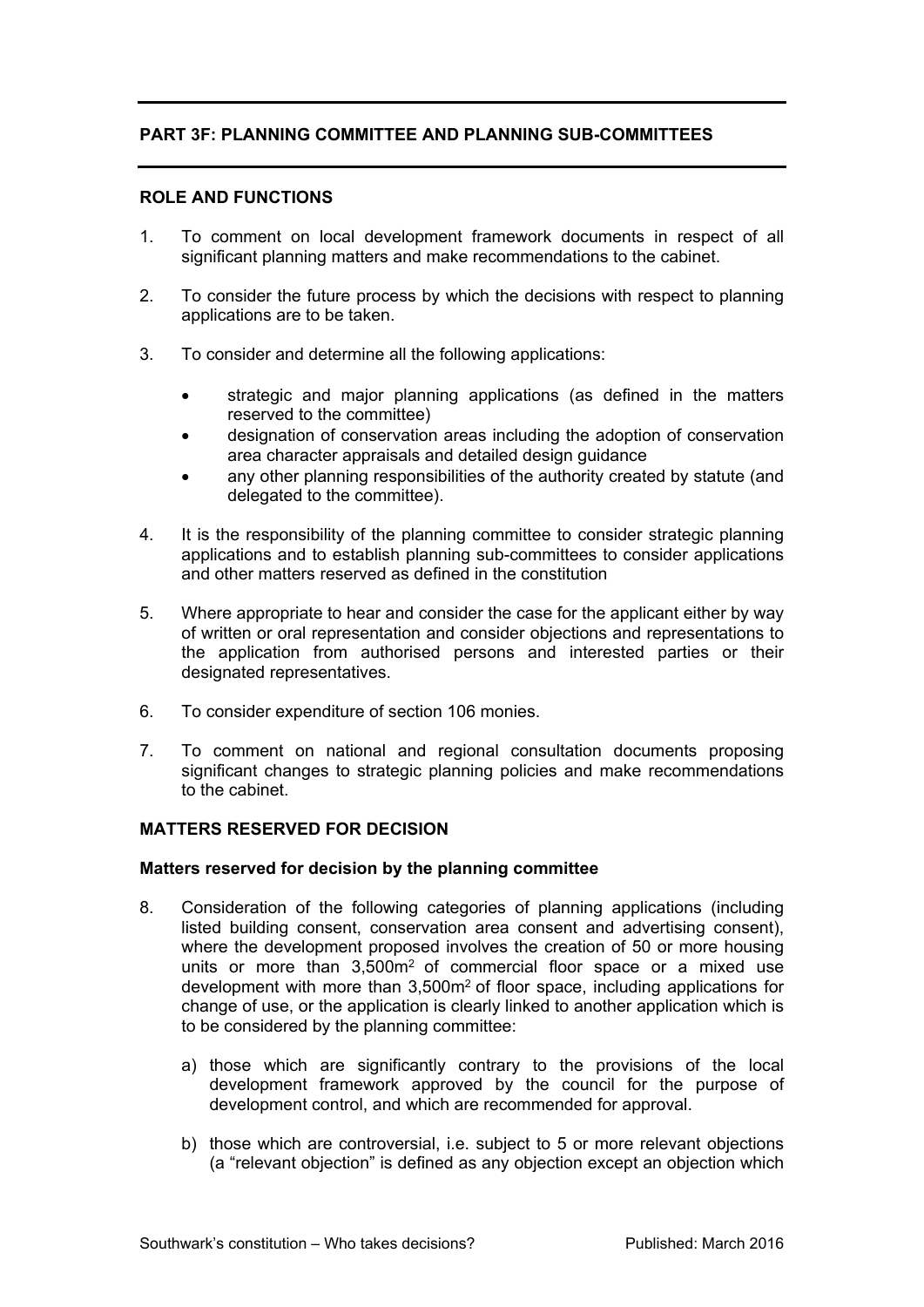clearly does not raise any material planning considerations) or raise a major issue of a planning nature except:

- i) where in the opinion of the appropriate chief officer the objection can be overcome by the imposition of an appropriate condition, or
- ii) where the application clearly complies with the relevant planning policies, in which case the decision may be taken by officers, or
- iii) where the application is a straightforward refusal.
- c) those requested by two councillors to be determined by elected members, subject to the request being agreed by the chair of the planning committee in consultation with the appropriate chief officer.
- d) applications for the council's own developments which are controversial, i.e. subject to 5 or more relevant objections (a "relevant objection" is defined as any objection except an objection which clearly does not raise any material planning considerations).
- e) those involving legal agreements, other than those in accordance with policy requirements, e.g. affordable housing, highway improvements, environmental work and other works required as part of a development proposal.
- 9. To consider the expenditure of funds over £100,000 of strategic importance secured through legal agreements under section 106 of the Town and Country Planning Act 1990, or any previous legislation.
- 10. The designation of conservation areas including the adoption of conservation area character appraisals and detailed design guidance, and authorisations under article 4 of the Town and Country Planning Permitted Development Order 1995.
- 11. To consider and determine all planning applications of strategic importance in the borough, including:
	- a) applications which require referral to the Mayor of London
	- b) applications which are required to be notified to the Secretary of State as departures from the development plan document (including the unitary development plan)
	- c) applications where the submission of an environmental impact assessment is required by regulation or following a screening application
	- d) applications for the development of metropolitan open land
	- e) applications for the development of contaminated land
	- f) specific applications not covered by the above but determined as strategic by the appropriate chief officer.
- 12. To comment on drafts of the local development framework during their consultation periods and make recommendations to the cabinet, as appropriate.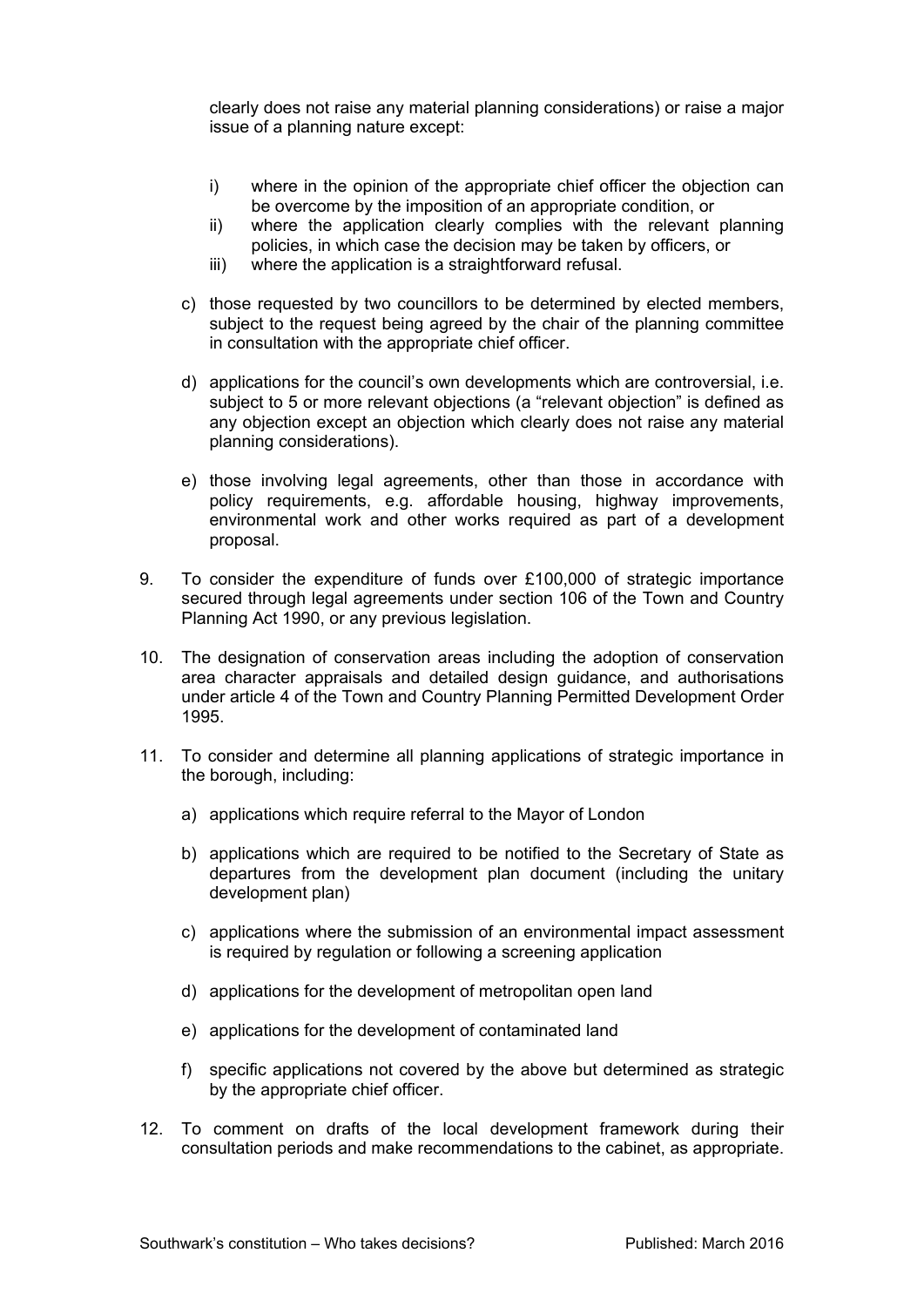- 13. To comment on draft supplementary planning documents during their consultation periods and make recommendations to the cabinet, as appropriate.
- 14. To report to the cabinet on matters relating to the implementation of planning policy.
- 15. To comment on national and regional consultation documents proposing significant changes to strategic planning policies (e.g. London Plan, Cross River Tram) and make recommendations on the council's response to the cabinet, as appropriate.
- 16. To consider planning enforcement cases where the appropriate chief officer<sup>1</sup> decides that the matter is of a strategic or controversial nature and should be referred to the committee to consider and determine the taking of enforcement steps.

### **Matters reserved for decision by a planning sub-committee**

- 17. Consideration of the following categories of planning applications (including listed building consent, conservation area consent and advertising consent), where the development proposed involves the creation of 10-49 housing units or 1,000m<sup>2</sup> - 3,500m<sup>2</sup> of commercial floor space or a mixed use development with more than  $1,000m^2 - 3,500m^2$  of floor space, including applications for change of use, or the application is clearly linked to another application which is to be considered by the planning committee:
	- a) those which are significantly contrary to the provisions of the local development framework approved by the council for the purpose of development control, and which are recommended for approval.
	- b) those which are controversial, i.e. subject to 5 or more relevant objections (a "relevant objection" is defined as any objection except an objection which clearly does not raise any material planning considerations) except:
		- i) where in the opinion of the appropriate chief officer the objection can be overcome by the imposition of an appropriate condition, or
		- ii) where the application clearly complies with the relevant planning policies, in which case the decision may be taken by officers, or
		- iii) where the application is a straightforward refusal.
	- c) those requested by two councillors to be determined by elected members, subject to the request being agreed by the chair of the planning committee in consultation with the appropriate chief officer.
	- d) applications for the council's own developments which are controversial, i.e. subject to 5 or more relevant objections (a "relevant objection" is defined as

- where officers propose not to take enforcement action on a controversial issue
- on matters of strategic importance

<sup>&</sup>lt;sup>1</sup> The appropriate chief officer has a broad discretion to refer enforcement matters to the committee. In practice, the sort of enforcement cases likely to be considered appropriate for member decision would be in particular:

on matters which, though minor individually, have a considerable cumulative effect

where a decision could set a precedent establishing or varying priorities for enforcement action.

Operational or routine enforcement issues will not be referred to the committee.